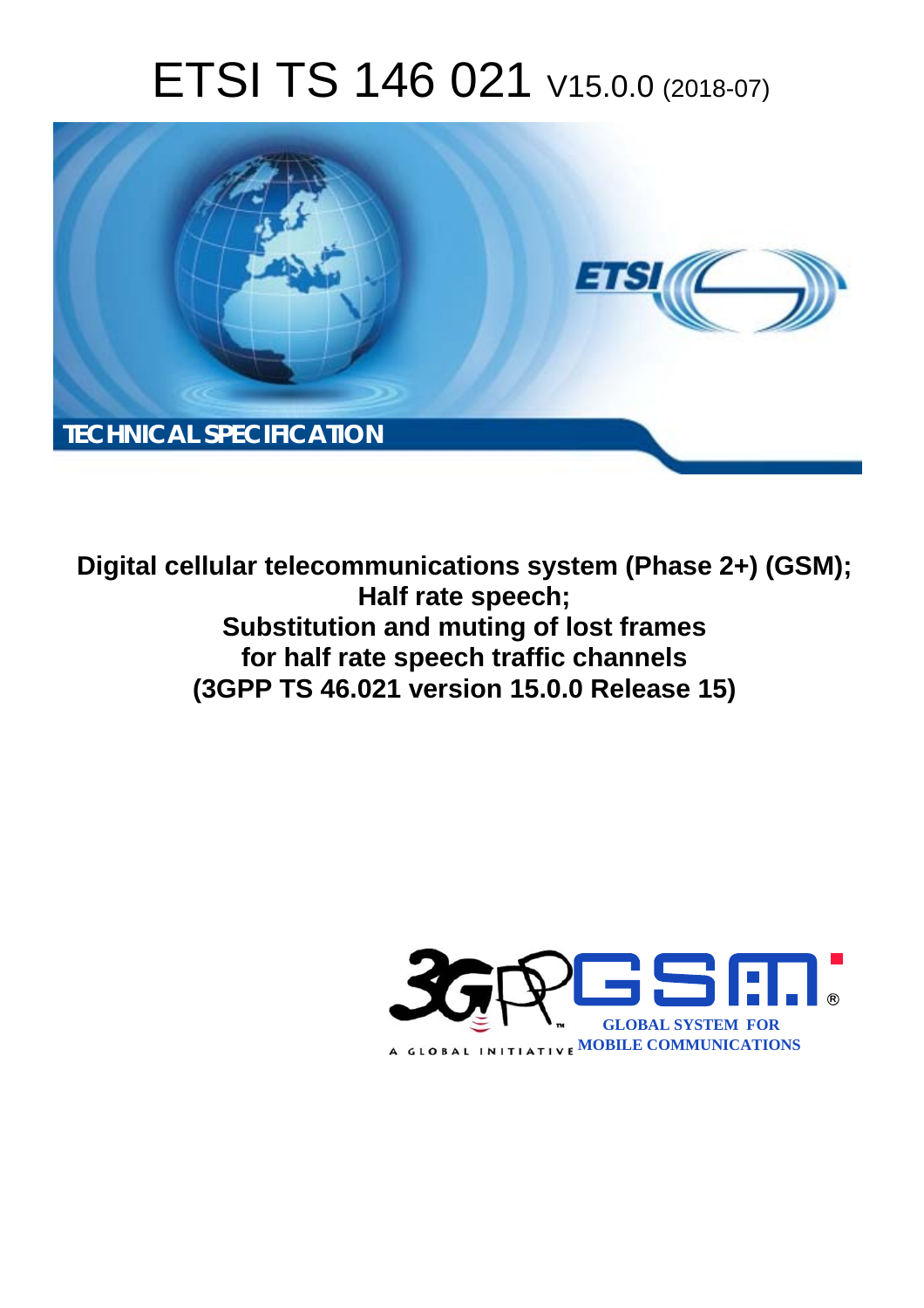Reference RTS/TSGS-0446021vf00

> Keywords GSM

#### *ETSI*

#### 650 Route des Lucioles F-06921 Sophia Antipolis Cedex - FRANCE

Tel.: +33 4 92 94 42 00 Fax: +33 4 93 65 47 16

Siret N° 348 623 562 00017 - NAF 742 C Association à but non lucratif enregistrée à la Sous-Préfecture de Grasse (06) N° 7803/88

#### *Important notice*

The present document can be downloaded from: <http://www.etsi.org/standards-search>

The present document may be made available in electronic versions and/or in print. The content of any electronic and/or print versions of the present document shall not be modified without the prior written authorization of ETSI. In case of any existing or perceived difference in contents between such versions and/or in print, the only prevailing document is the print of the Portable Document Format (PDF) version kept on a specific network drive within ETSI Secretariat.

Users of the present document should be aware that the document may be subject to revision or change of status. Information on the current status of this and other ETSI documents is available at <https://portal.etsi.org/TB/ETSIDeliverableStatus.aspx>

If you find errors in the present document, please send your comment to one of the following services: <https://portal.etsi.org/People/CommiteeSupportStaff.aspx>

#### *Copyright Notification*

No part may be reproduced or utilized in any form or by any means, electronic or mechanical, including photocopying and microfilm except as authorized by written permission of ETSI. The content of the PDF version shall not be modified without the written authorization of ETSI. The copyright and the foregoing restriction extend to reproduction in all media.

> © ETSI 2018. All rights reserved.

**DECT**TM, **PLUGTESTS**TM, **UMTS**TM and the ETSI logo are trademarks of ETSI registered for the benefit of its Members. **3GPP**TM and **LTE**TM are trademarks of ETSI registered for the benefit of its Members and of the 3GPP Organizational Partners. **oneM2M** logo is protected for the benefit of its Members.

**GSM**® and the GSM logo are trademarks registered and owned by the GSM Association.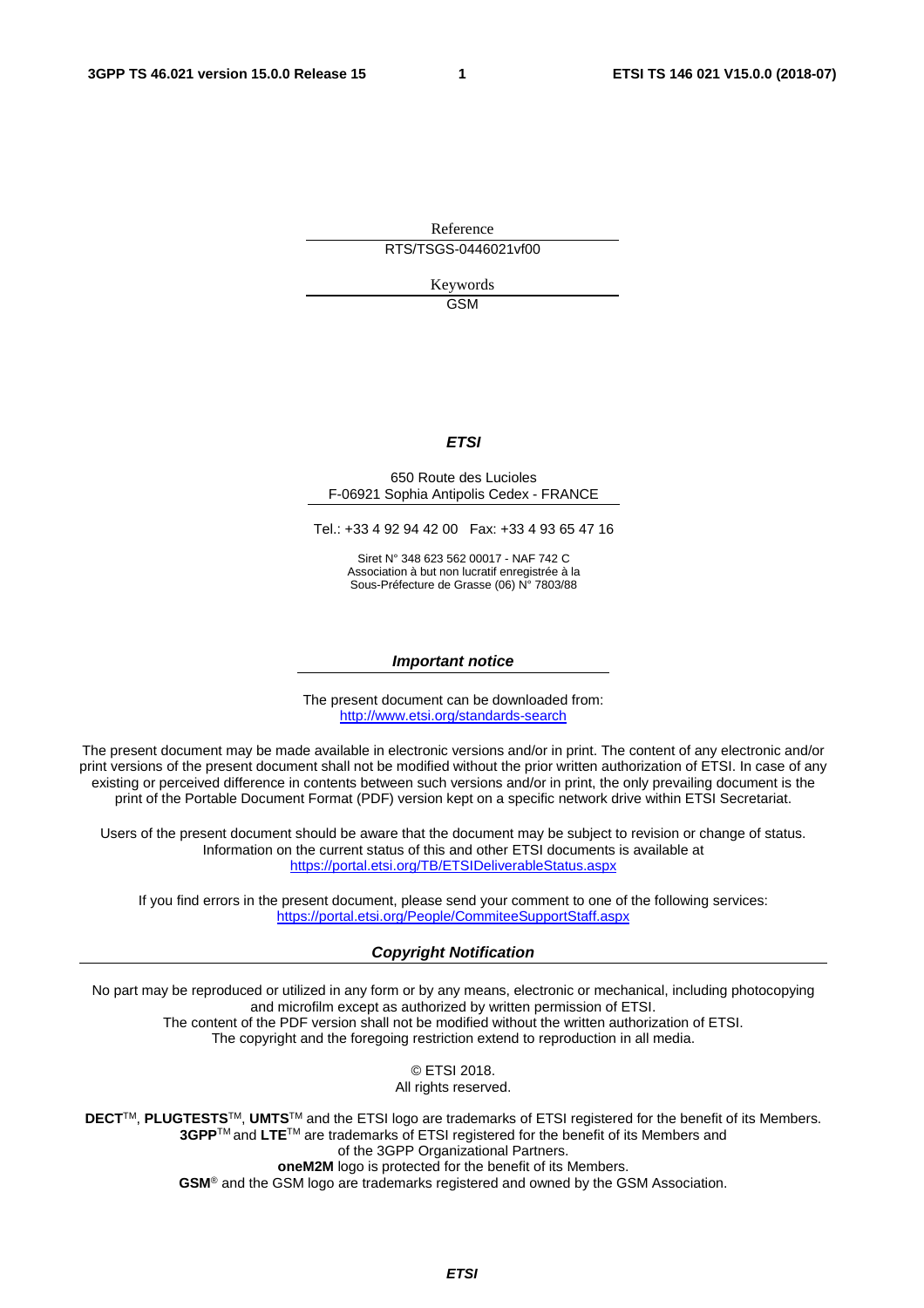# Intellectual Property Rights

#### Essential patents

IPRs essential or potentially essential to normative deliverables may have been declared to ETSI. The information pertaining to these essential IPRs, if any, is publicly available for **ETSI members and non-members**, and can be found in ETSI SR 000 314: *"Intellectual Property Rights (IPRs); Essential, or potentially Essential, IPRs notified to ETSI in respect of ETSI standards"*, which is available from the ETSI Secretariat. Latest updates are available on the ETSI Web server ([https://ipr.etsi.org/\)](https://ipr.etsi.org/).

Pursuant to the ETSI IPR Policy, no investigation, including IPR searches, has been carried out by ETSI. No guarantee can be given as to the existence of other IPRs not referenced in ETSI SR 000 314 (or the updates on the ETSI Web server) which are, or may be, or may become, essential to the present document.

#### **Trademarks**

The present document may include trademarks and/or tradenames which are asserted and/or registered by their owners. ETSI claims no ownership of these except for any which are indicated as being the property of ETSI, and conveys no right to use or reproduce any trademark and/or tradename. Mention of those trademarks in the present document does not constitute an endorsement by ETSI of products, services or organizations associated with those trademarks.

# Foreword

This Technical Specification (TS) has been produced by ETSI 3rd Generation Partnership Project (3GPP).

The present document may refer to technical specifications or reports using their 3GPP identities, UMTS identities or GSM identities. These should be interpreted as being references to the corresponding ETSI deliverables.

The cross reference between GSM, UMTS, 3GPP and ETSI identities can be found under [http://webapp.etsi.org/key/queryform.asp.](http://webapp.etsi.org/key/queryform.asp)

# Modal verbs terminology

In the present document "**shall**", "**shall not**", "**should**", "**should not**", "**may**", "**need not**", "**will**", "**will not**", "**can**" and "**cannot**" are to be interpreted as described in clause 3.2 of the [ETSI Drafting Rules](https://portal.etsi.org/Services/editHelp!/Howtostart/ETSIDraftingRules.aspx) (Verbal forms for the expression of provisions).

"**must**" and "**must not**" are **NOT** allowed in ETSI deliverables except when used in direct citation.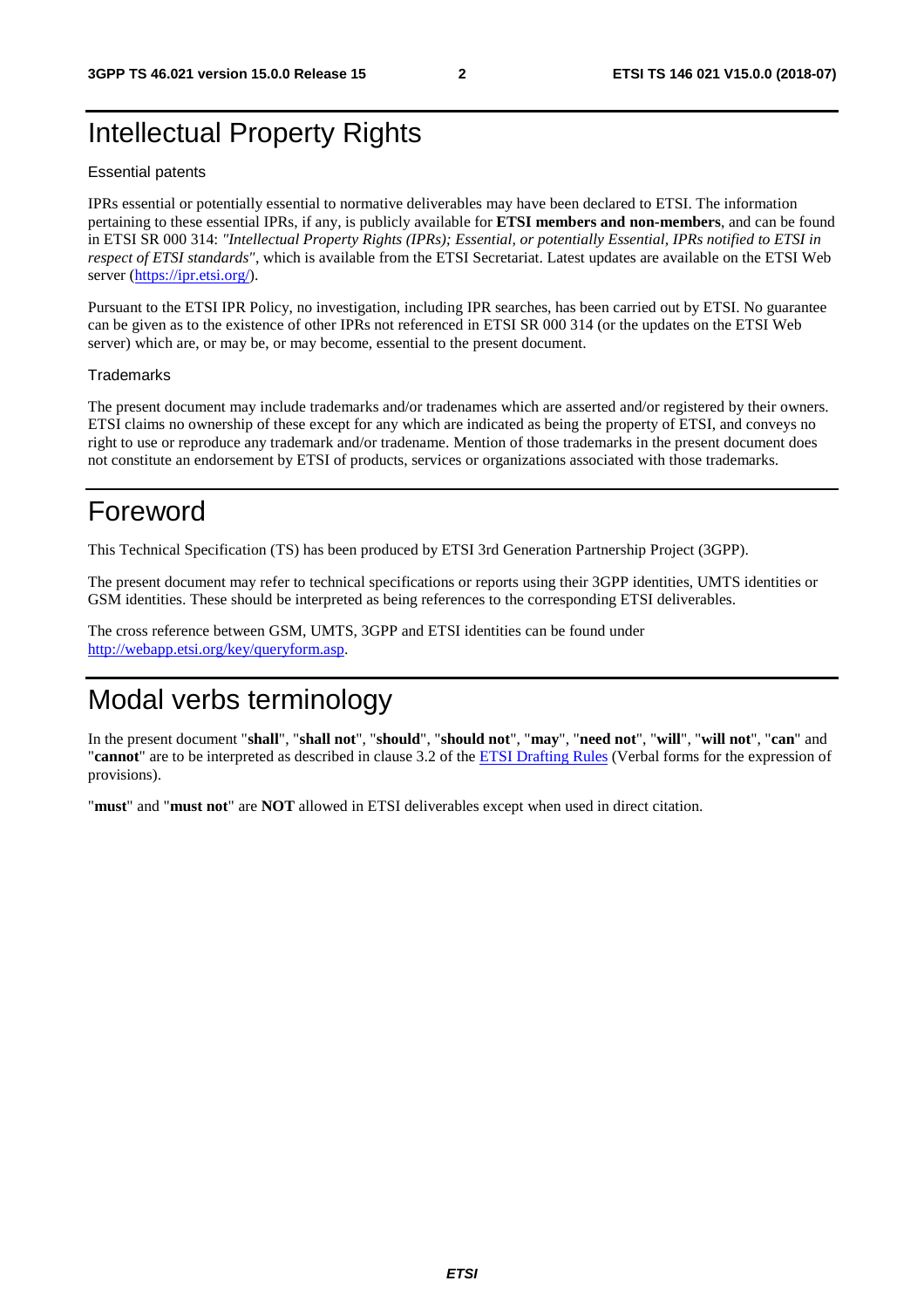# Contents

| 1                             |  |
|-------------------------------|--|
| 2                             |  |
| 3                             |  |
| 3.1<br>3.2                    |  |
| 4                             |  |
| 5                             |  |
| 5.1                           |  |
| 5.1.1                         |  |
| 5.1.2                         |  |
| 5.2<br>5.2.1                  |  |
| 5.2.2                         |  |
| 5.2.3                         |  |
| 5.2.4                         |  |
| 6                             |  |
| 6.1                           |  |
| 6.2                           |  |
| 6.3                           |  |
| 6.4                           |  |
| <b>Annex A (informative):</b> |  |
|                               |  |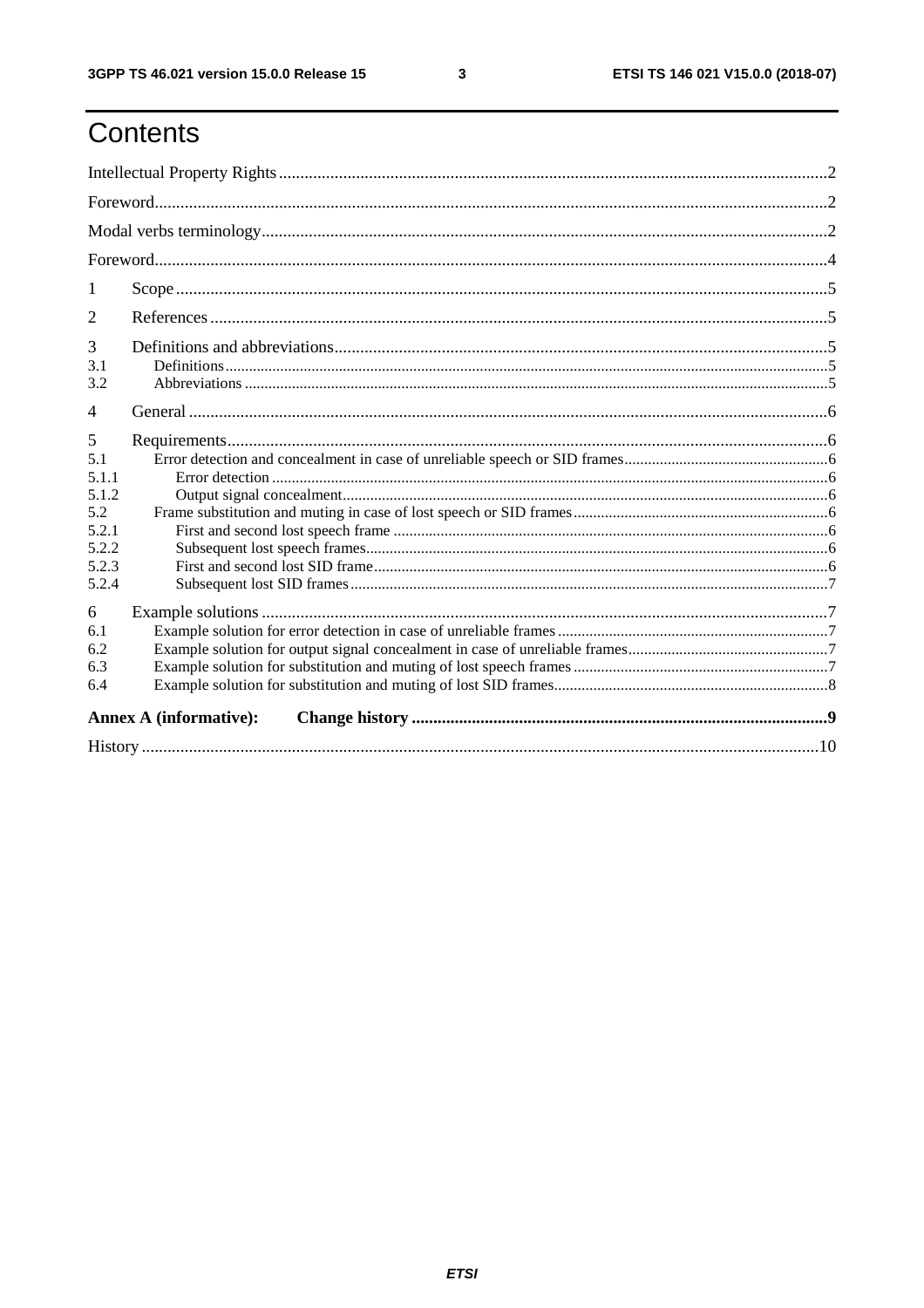# Foreword

This Technical Specification has been produced by the 3rd Generation Partnership Project (3GPP).

The present document defines a frame substitution and muting procedure which shall be used by the Receive (RX) Discontinuous Transmission (DTX) handler for the half rate speech traffic channels within the digital cellular telecommunications system. The present document is part of a series covering the half rate speech traffic channels as described below:

| GSM 06.02 | "Digital cellular telecommunications system (Phase $2+$ ); Half rate speech; Half rate speech<br>processing functions".                                     |
|-----------|-------------------------------------------------------------------------------------------------------------------------------------------------------------|
| GSM 06.20 | "Digital cellular telecommunications system (Phase 2+); Half rate speech; Half rate speech<br>transcoding".                                                 |
| GSM 06.21 | "Digital cellular telecommunications system (Phase 2+); Half rate speech; Substitution and<br>muting of lost frames for half rate speech traffic channels". |
| GSM 06.22 | "Digital cellular telecommunications system (Phase 2+); Half rate speech; Comfort noise aspects<br>for half rate speech traffic channels".                  |
| GSM 06.41 | "Digital cellular telecommunications system (Phase 2+); Half rate speech; Discontinuous<br>Transmission (DTX) for half rate speech traffic channels".       |
| GSM 06.42 | "Digital cellular telecommunications system (Phase 2+); Half rate speech; Voice Activity Detector<br>(VAD) for half rate speech traffic channels".          |
| GSM 06.06 | "Digital cellular telecommunications system (Phase $2+$ ); Half rate speech; ANSI-C code for the<br>GSM half rate speech codec".                            |
| GSM 06.07 | "Digital cellular telecommunications system (Phase 2+); Half rate speech; Test sequences for the<br>GSM half rate speech codec".                            |

The contents of the present document are subject to continuing work within the TSG and may change following formal TSG approval. Should the TSG modify the contents of the present document, it will be re-released by the TSG with an identifying change of release date and an increase in version number as follows:

Version x.y.z

where:

- x the first digit:
	- 1 presented to TSG for information;
	- 2 presented to TSG for approval;
	- 3 or greater indicates TSG approved document under change control.
- y the second digit is incremented for all changes of substance, i.e. technical enhancements, corrections, updates, etc.
- z the third digit is incremented when editorial only changes have been incorporated in the document.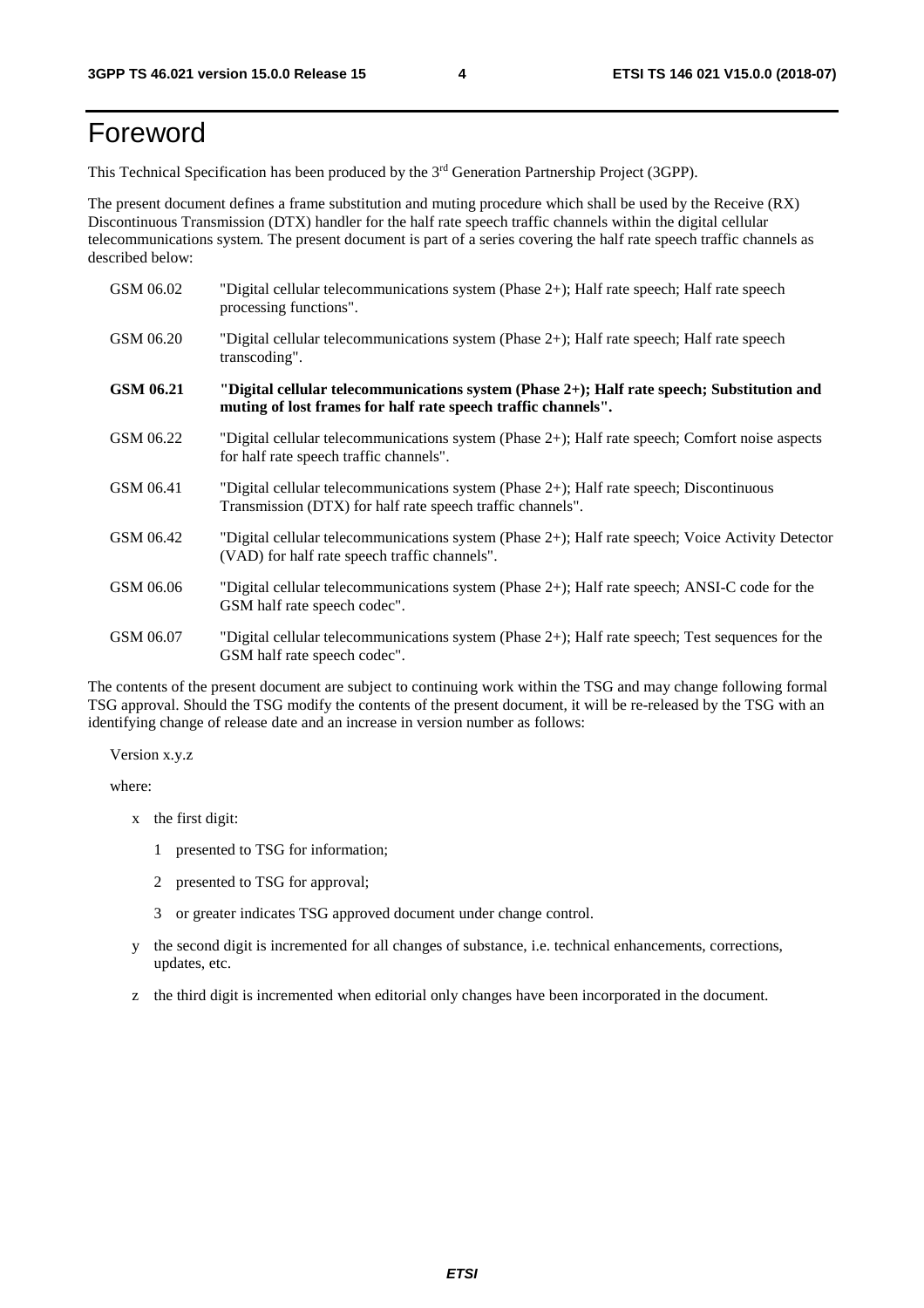# 1 Scope

The present document defines a frame substitution and muting procedure which shall be used by the Receive (RX) Discontinuous Transmission (DTX) handler when one or more lost or unreliable speech or SIlence Descriptor (SID) frames are received from the Radio Sub System (RSS).

The requirements of the present document are mandatory for implementation in all GSM Base Station Systems (BSS)s and Mobile Stations (MS)s capable of supporting the half rate speech traffic channel.

# 2 References

The following documents contain provisions which, through reference in this text, constitute provisions of the present document.

- References are either specific (identified by date of publication, edition number, version number, etc.) or non-specific.
- For a specific reference, subsequent revisions do not apply.
- For a non-specific reference, the latest version applies. In the case of a reference to a 3GPP document (including a GSM document), a non-specific reference implicitly refers to the latest version of that document *in the same Release as the present document*.
	- [1] GSM 01.04: "Digital cellular telecommunication system (Phase 2+); Abbreviations and acronyms".
	- [2] GSM 05.03: "Digital cellular telecommunications system (Phase 2+); Channel coding".
	- [3] GSM 06.20: "Digital cellular telecommunications system (Phase 2+); Half rate speech; Half rate speech transcoding".
	- [4] GSM 06.41: "Digital cellular telecommunications system (Phase 2+); Half rate speech; Discontinuous Transmission (DTX) for half rate speech traffic channels".
	- [5] GSM 06.06: "Digital cellular telecommunications system (Phase 2+); Half rate speech; ANSI-C code for the GSM half rate speech codec".

# 3 Definitions and abbreviations

#### 3.1 Definitions

The definitions of terms used in the present document can be found in GSM 06.20 [3], GSM 06.41 [4], GSM 05.03 [2].

### 3.2 Abbreviations

For the purposes of the present document, the following abbreviations apply:

| <b>BFI</b> | <b>Bad Frame Indication</b>             |
|------------|-----------------------------------------|
| <b>BSS</b> | <b>Base Station System</b>              |
| <b>DTX</b> | Discontinuous Transmission              |
| <b>GSM</b> | Global System for Mobile communications |
| <b>LPC</b> | Linear Predictive Coding                |
| MS         | <b>Mobile Station</b>                   |
| <b>RSS</b> | Radio Sub System                        |
| RX         | Receive                                 |
| <b>SID</b> | <b>SIlence Descriptor</b>               |
| UFI        | Unreliable Frame Indication             |
|            |                                         |

For abbreviations not given in this clause, see GSM 01.04 [1].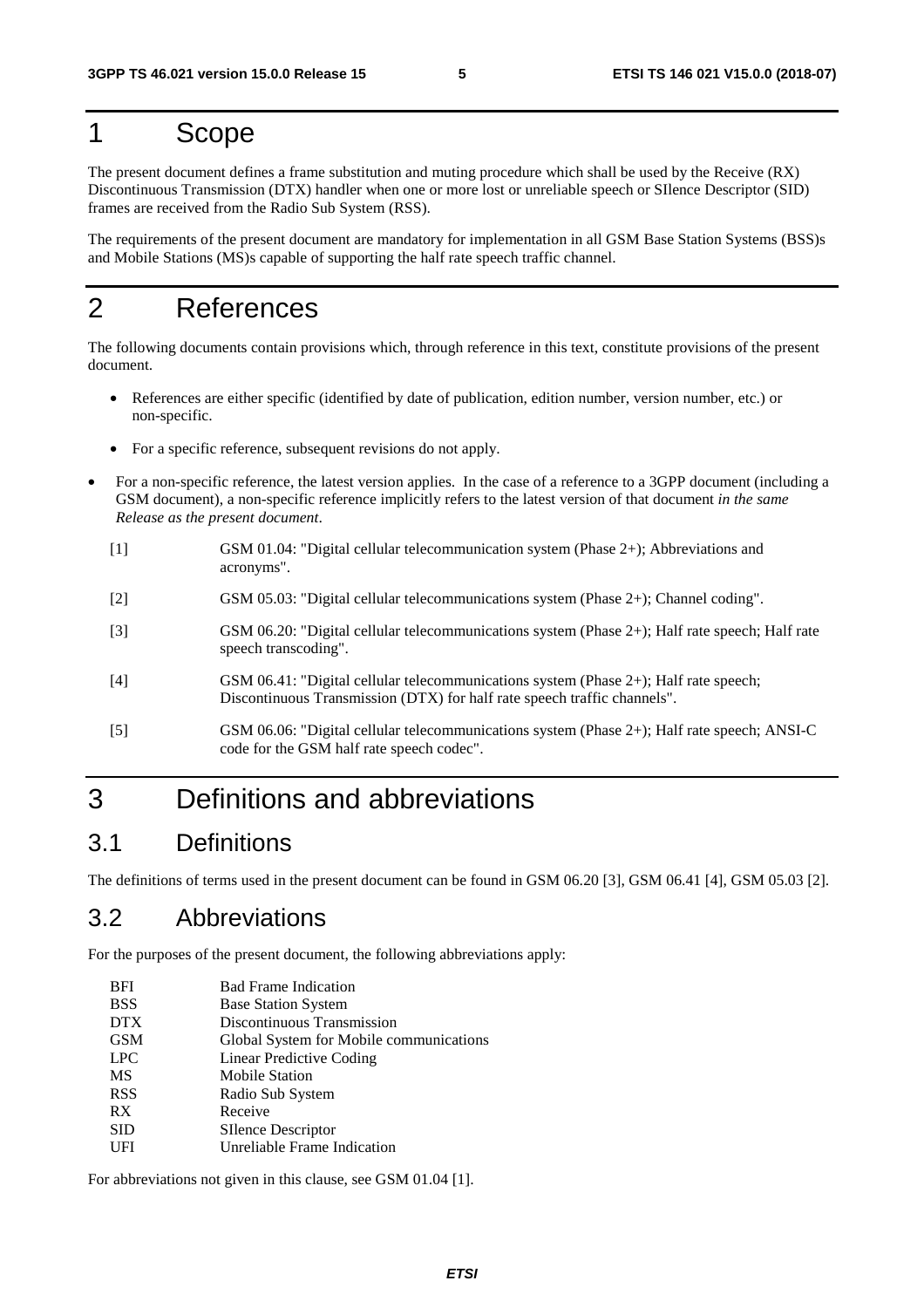# 4 General

The RSS indicates lost speech or SID frames by setting the Bad Frame Indication (BFI) flag and unreliably decoded speech or SID frames by setting the Unreliable Frame Indication (UFI) flag.

If the BFI flag is set, the speech decoder performs frame substitution and muting of the speech output. The purpose of frame substitution is to conceal the effect of lost frames. The purpose of muting the speech output in case of several lost frames is to indicate the breakdown of the channel to the Mobile Station (MS) user in a way that avoids excessively unpleasant sounds.

If the UFI flag is set, the speech decoder performs a plausibility analysis of the received frame parameters and of the output signal aiming at the detection and concealment of erroneous frames which are not marked with the BFI flag.

# 5 Requirements

## 5.1 Error detection and concealment in case of unreliable speech or SID frames

A cleared BFI flag (BFI= "0") and a set UFI flag (UFI="1") indicate a probably erroneous speech or SID frame. To improve the subjective quality, the probability of decoding erroneous frames shall be decreased by additional error detection which is based on both the exploitation of the frame parameters' properties and the decoder output signal's properties.

#### 5.1.1 Error detection

By investigating the frame parameter properties, it shall be decided whether the frame is to be considered as usable or unusable. In the latter case, the BFI flag is set and substitution and muting is performed (clause 5.2). Clause 6.1 gives an example solution for error detection in case of unreliable frames.

#### 5.1.2 Output signal concealment

If the frame is considered as usable, properties of the decoder output signal shall be compared to the corresponding signal properties of the previous valid frames. In case of large differences, the output signal shall be modified such that these differences are limited. Clause 6.2 gives an example solution for output signal concealment in case of unreliable frames.

### 5.2 Frame substitution and muting in case of lost speech or SID frames

A set BFI flag (BFI="1") indicates a lost speech or SID frame. Normal decoding of these frames would result in a degradation of the subjective quality of the speech. To improve the subjective quality of the speech, the frame parameters shall be appropriately modified prior to the execution of the speech decoder functions.

#### 5.2.1 First and second lost speech frame

The first and second lost speech frame shall be partly or completely substituted with the last valid speech frame. For the first and second lost speech frame, the output shall not be muted directly.

#### 5.2.2 Subsequent lost speech frames

For subsequent lost speech frames, a muting technique shall be used that will gradually decrease the output level, resulting in silencing of the output after a maximum of 80 ms. For subsequent lost speech frames, the muting of the output shall be maintained. Clause 6.3 gives an example of such a method.

#### 5.2.3 First and second lost SID frame

The first and second lost SID frame shall be substituted with the last good SID frame. For the first and second lost SID frame, the output shall not be muted directly.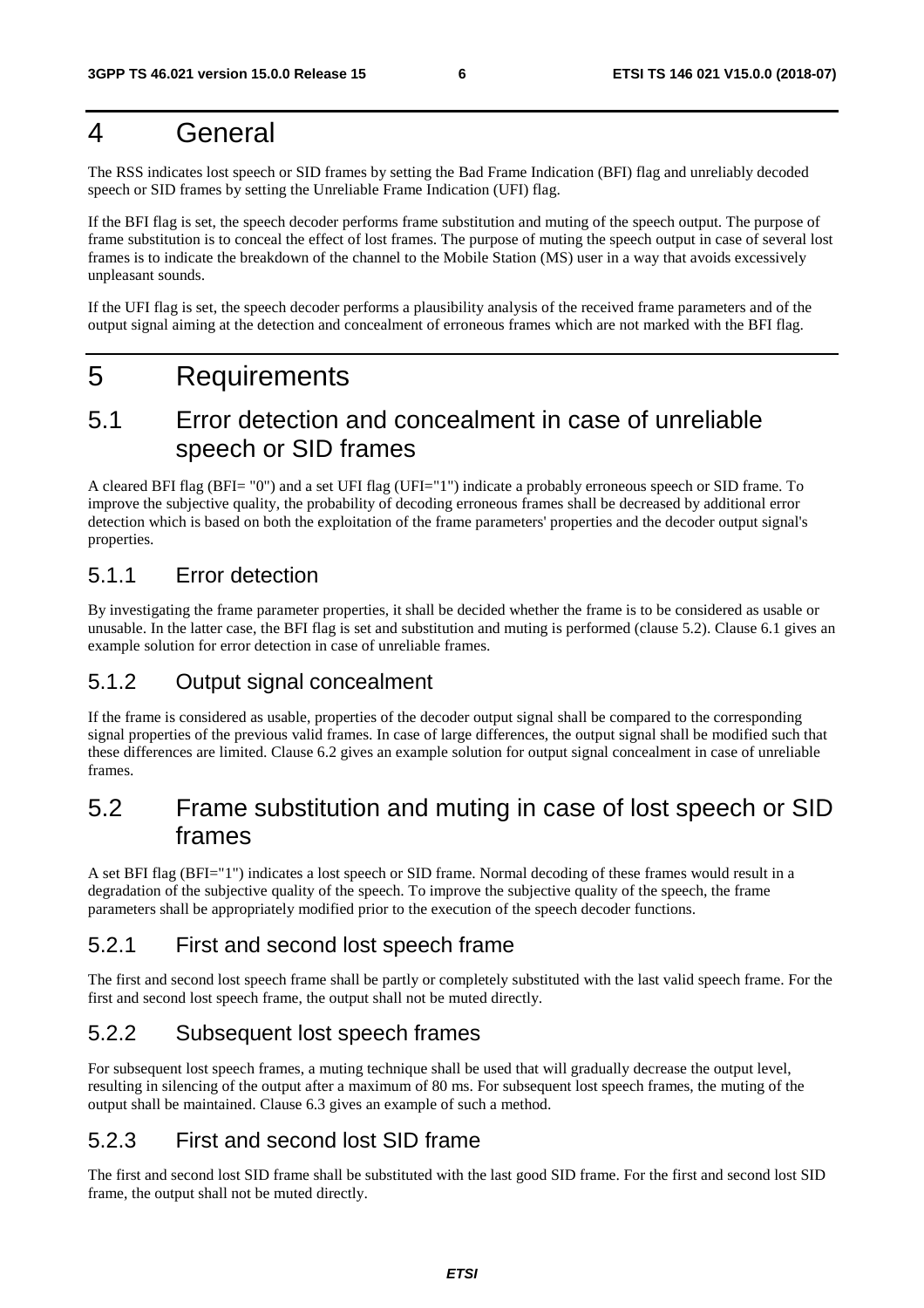### 5.2.4 Subsequent lost SID frames

For subsequent lost SID frames, a muting technique shall be used that will gradually decrease the output level, resulting in silencing of the output after a maximum of 320 ms. For subsequent lost SID frames, the muting of the output shall be maintained. Clause 6.4 gives an example of such a method.

# 6 Example solutions

The C code of the following example solutions are given in GSM 06.06 [5].

### 6.1 Example solution for error detection in case of unreliable frames

With the parameter R0, the average signal energy is transmitted. Except at the beginning or the end of a talk spurt, this parameter shows a smooth behaviour from frame to frame. For error detection purposes, the difference of the R0-value between the actual and the last good frame is computed. If this difference exceeds a level dependent threshold and the frame is marked as unreliable, it is declared unusable by setting the BFI flag equal to "1".

### 6.2 Example solution for output signal concealment in case of unreliable frames

In the speech decoder, the output signal is created by processing an excitation sequence through an LPC synthesis filter. The output signal energy of each subframe is calculated and compared to the output signal energy of the previous subframes. If the difference exceeds a level dependent threshold, the excitation sequence is attenuated such that the output signal energy corresponds to the output signal energy of the previous subframes.

## 6.3 Example solution for substitution and muting of lost speech frames

For the half rate speech decoder, a possible substitution and muting strategy is based on an 8-state machine.

The state, with the exception of states 6 and 7, indicates how many consecutive frames were lost. For example, state 5 indicates that 5 consecutive frames (including the current frame) were lost. State 7 is the initial state of the system, so that if the first decoded frame is lost, the frame is muted. Usually, the system will operate in state 0. The state machine remains in this state unless a frame is lost. On each successive lost speech frame, the state machine moves to the next higher numbered state. As soon as a frame is not declared lost, the machine returns to state 0 (unless it is in state 6). The machine remains in state 6 in the case of additional lost speech frames. If the machine is in state 6, a single frame without detected errors moves the machine to state 7 (i.e., two successive frames with no detected errors are needed to return to state 0 from state 6). This provides additional protection during prolonged intervals of very poor channel conditions which might cause false indications of valid speech data. If the machine is in state 7 and a lost speech frame is received, the machine returns to state 6.

In each state, the following occurs:

- State 0: No error is detected. The received decoded speech data is output. The current frame parameters are stored.
- State 1: An error has been detected in the frame. If the last speech frame in state 0 is in the unvoiced mode, then the parameters R0, INT\_LPC and the LPC coefficients in the current frame are replaced with the corresponding values from the last good frame. All GSP0 parameters are replaced with the GSP0\_4 parameter from the last good frame. If the MODE bits for the current frame indicate unvoiced, the current frame of codevectors is used. If not, the codevectors from the last good frame are used. The frame's remaining decoded bits are passed to the speech decoder without modification.

 Alternatively, if the last speech frame in state 0 was in the voiced mode, the long term predictor lag from the last good frame is used for all subframes in the current frame. The parameters MODE, R0, INT\_LPC and the LPC coefficients are replaced with those from the last good frame. All GSP0 parameters are replaced with the GSP0\_4 parameter from the last good frame. If the MODE bits for the current frame indicate voiced ( $MODE = 1, 2$  or 3), the current frame of codevectors is used. If not, the codevectors from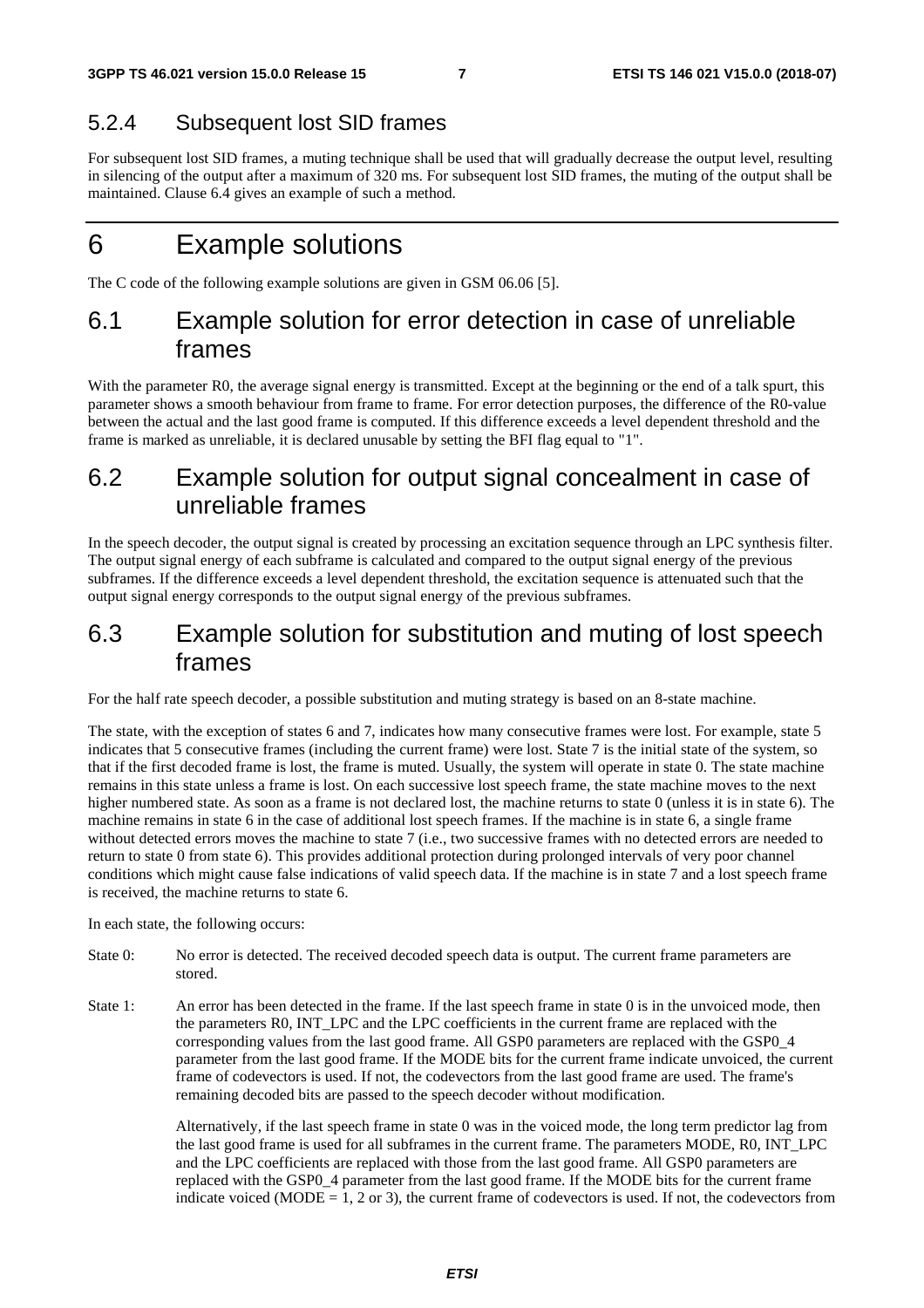the last good frame are used. The frame's remaining decoded bits are passed to the speech decoder without modification.

- State 2: Same action as in state 1.
- State 3: As in state 1 and 2, a frame repetition is performed, but the frame energy R0 (coded on the interval from 0 to 31) is decreased by a value of 2.
- State 4: Same action as in state 3.
- State 5: Same action as in state 3.
- State 6: Again a frame repetition is performed. The output speech signal is muted by setting R0 to zero.
- State 7: The speech signal remains muted, R0 remains zero.

# 6.4 Example solution for substitution and muting of lost SID frames

The first and second lost SID frame is replaced by the last good SID frame.

For subsequent lost SID frames the last good SID frame is repeated, but the frame energy R0 (coded on the interval from 0 to 31) is decreased with a constant value of 2 in each frame down to  $R0 = 0$ . This value is maintained if additional lost SID frames occur.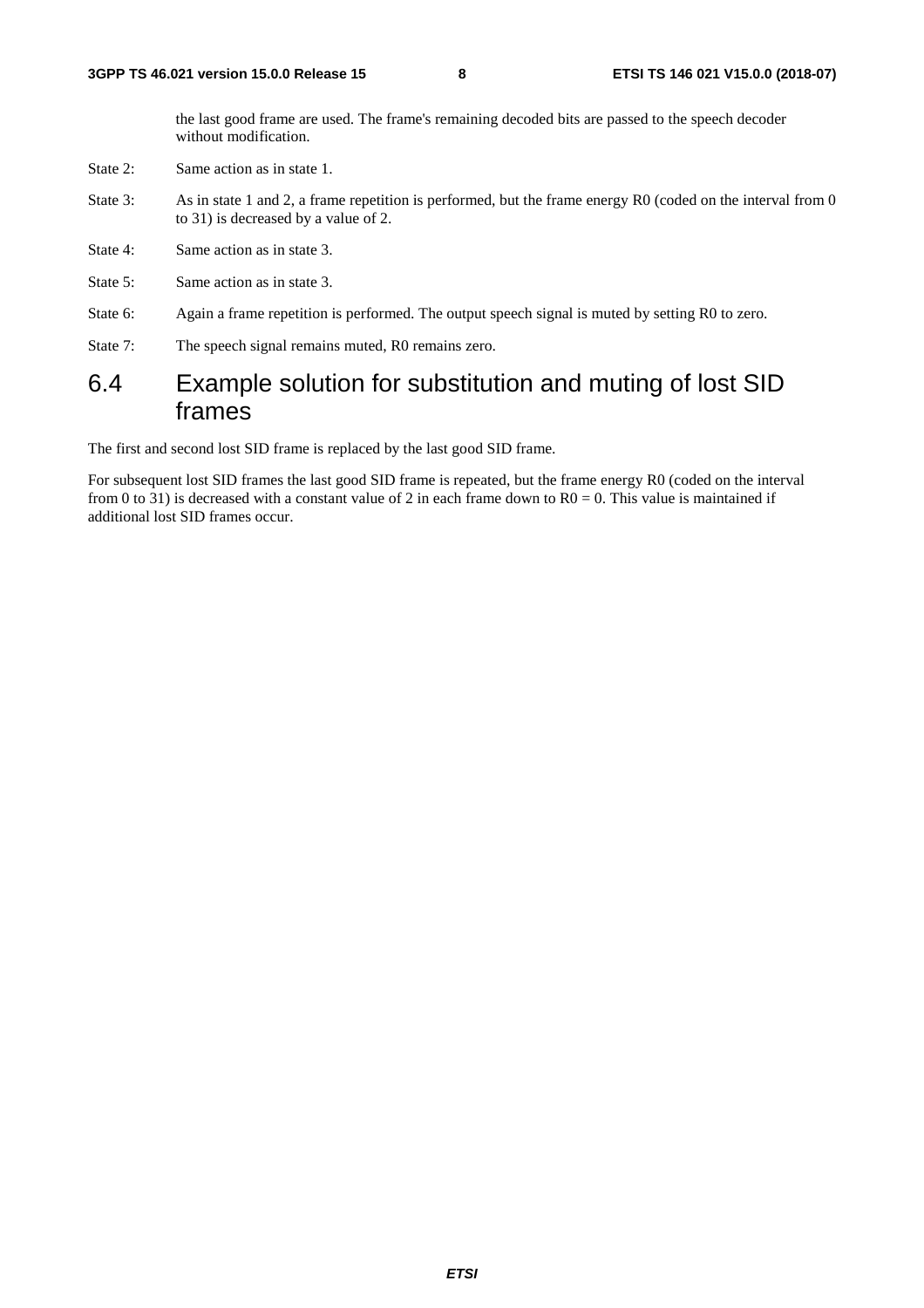# Annex A (informative): Change history

| <b>Change history</b> |              |         |                           |             |                                         |  |
|-----------------------|--------------|---------|---------------------------|-------------|-----------------------------------------|--|
| SMG No.               | TDoc.<br>No. | CR. No. | <b>Clause</b><br>affected | New version | <b>Subject/Comments</b>                 |  |
|                       |              |         |                           |             |                                         |  |
| SMG#15                |              |         |                           | 4.0.2       | <b>ETSI Publication</b>                 |  |
| SMG#20                |              |         |                           | 5.0.1       | Release 1996 version                    |  |
| <b>SMG#27</b>         |              |         |                           | 6.0.0       | Release 1997 version                    |  |
| <b>SMG#29</b>         |              |         |                           | 7.0.0       | Release 1998 version                    |  |
| <b>SMG#31</b>         |              |         |                           | 8.0.0       | Release 1999 version                    |  |
|                       |              |         |                           | 8.0.1       | Update to Version 8.0.1 for Publication |  |

| <b>Change history</b> |      |                 |           |             |                        |            |            |
|-----------------------|------|-----------------|-----------|-------------|------------------------|------------|------------|
| <b>Date</b>           | TSG# | <b>TSG Doc.</b> | <b>CR</b> | <b>IRev</b> | Subject/Comment        | <b>Old</b> | <b>New</b> |
| 03-2001               | 11   |                 |           |             | Version for Release 4  |            | 4.0.0      |
| 06-2002               | 16   |                 |           |             | Version for Release 5  | 4.0.0      | 5.0.0      |
| 12-2004               | 26   |                 |           |             | Version for Release 6  | 5.0.0      | 6.0.0      |
| 06-2007               | 36   |                 |           |             | Version for Release 7  | 6.0.0      | 7.0.0      |
| 12-2008               | 42   |                 |           |             | Version for Release 8  | 7.0.0      | 8.0.0      |
| 12-2009               | 46   |                 |           |             | Version for Release 9  | 8.0.0      | 9.0.0      |
| 03-2011               | 51   |                 |           |             | Version for Release 10 | 9.0.0      | 10.0.0     |
| 09-2012               | 57   |                 |           |             | Version for Release 11 | 10.0.0     | 11.0.0     |
| 09-2014               | 65   |                 |           |             | Version for Release 12 | 11.0.0     | 12.0.0     |
| 12-2015               | 70   |                 |           |             | Version for Release 13 | 12.0.0     | 13.0.0     |

| <b>Change history</b> |                |             |            |                          |  |                        |                |  |
|-----------------------|----------------|-------------|------------|--------------------------|--|------------------------|----------------|--|
| <b>Date</b>           | <b>Meeting</b> | <b>TDoc</b> | <b>ICR</b> | Rev Cat                  |  | Subject/Comment        | <b>New</b>     |  |
|                       |                |             |            |                          |  |                        | <b>version</b> |  |
| 03-2017               | SA#75          |             |            |                          |  | Version for Release 14 | 14.0.0         |  |
| 06-2018               | SA#80          | -           |            | $\overline{\phantom{0}}$ |  | Version for Release 15 | 15.0.0         |  |